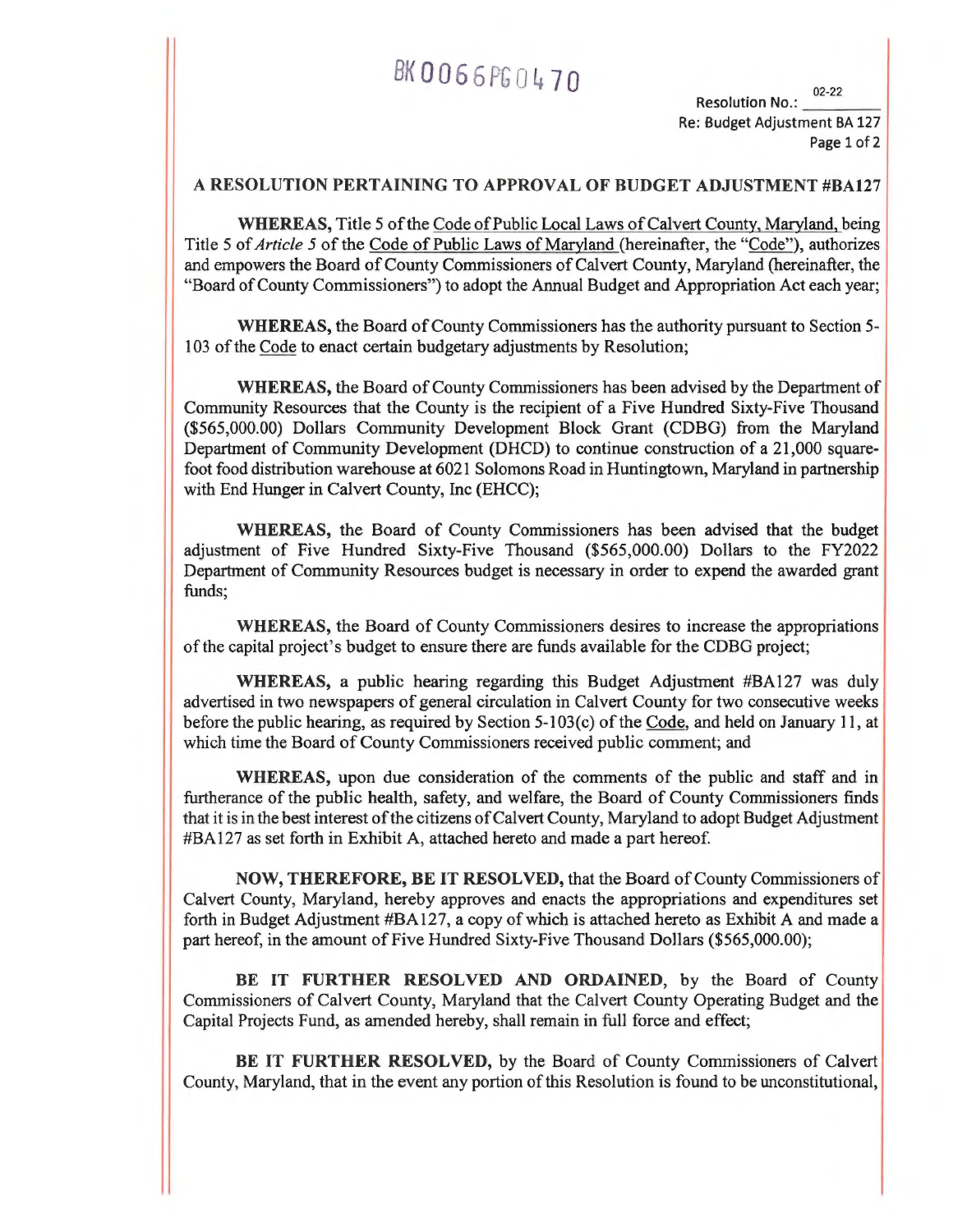## BK0066PG0471

 $02 - 22$ **Resolution No.:** Re: Budget Adjustment BA 127 Page 2 of 2

illegal, null or void, it is the intent of the Board of County Commissioners to sever only the invalid portion or provisions, and that the remainder of this Resolution shall be enforceable and valid;

BE IT FURTHER RESOLVED, by the Board of County Commissioners of Calvert County, Maryland, that the foregoing recitals are adopted as if fully rewritten herein; and

BE IT FURTHER RESOLVED, by the Board of County Commissioners of Calvert County, Maryland that this Resolution shall be effective upon recordation without publication of a fair summary.

**DONE,** this  $\left| \begin{array}{c} +b \\ -c \end{array} \right|$  day of  $\frac{1}{\sqrt{2}}$  and  $\frac{1}{\sqrt{2}}$ , 2022, by the Board of County Commissioners of Calvert County, Maryland, sitting in regular session.

Aye: Nay: Absent/Abstain:

**ATTEST:** 

Rachel M. Distel, Clerk

**BOARD OF COUNTY COMMISSIONERS** OF CALVERT COUNTY, MARYLAND

 $Q_{I}$ 

Earl F. Hance, President

Steven R. Weems, Vice President

Approved for form and legal sufficiency by:

Recused

Mike Hart

John B. Morris, III, County Attorney Received ...

Christopher J. Gadway

atutivus Absent UCARY I.L., Petry D. McConkey  $A$  M. Same day  $6.$   $66.$ 

AL 472 COUNTY COMMISSIONERS NAMCES AND RESOLUTION.

y P. Smith